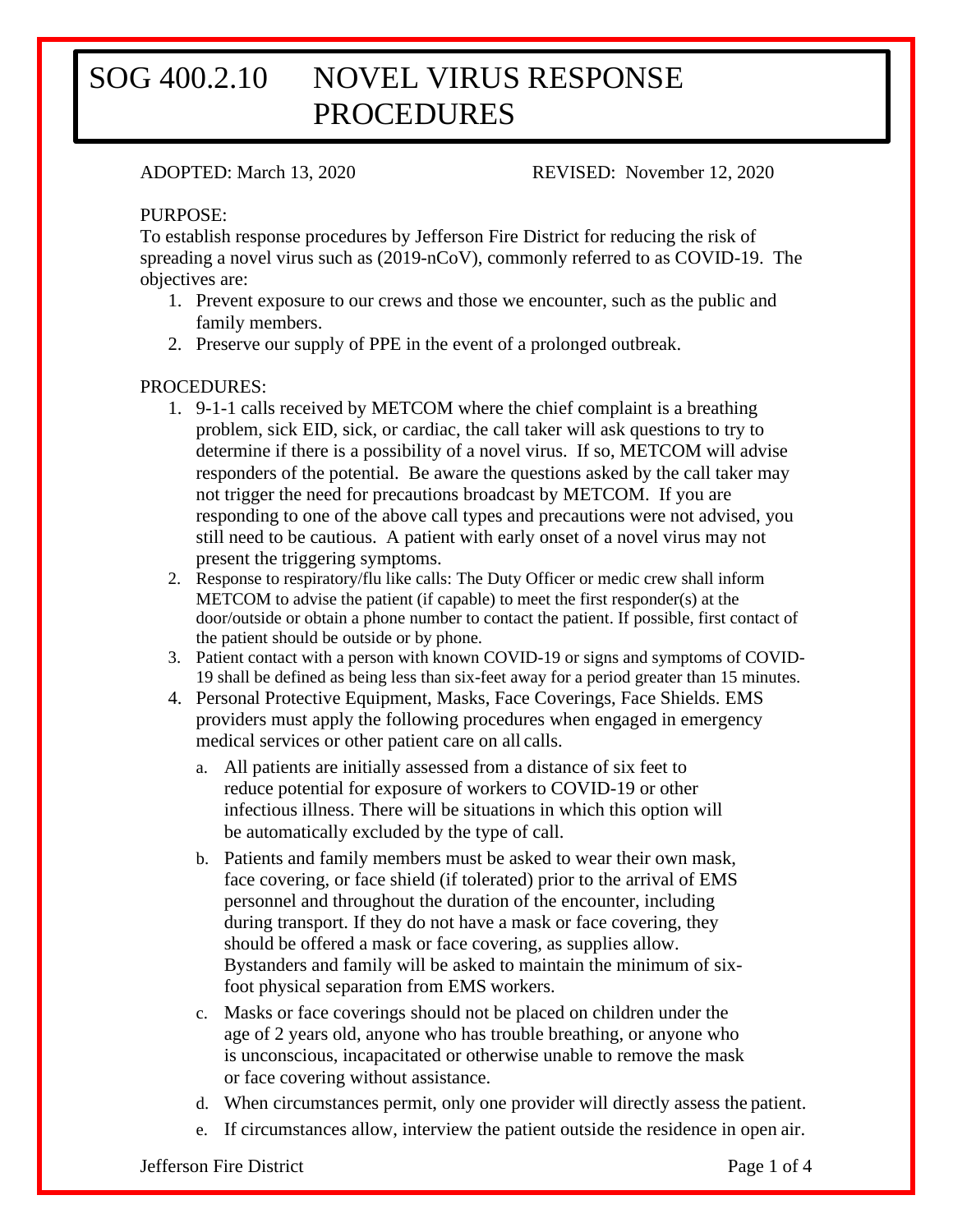# SOG 400.2.10 NOVEL VIRUS RESPONSE PROCEDURES

- f. The minimal expected amount of equipment should be brought to the patient's side, however, SP02 is required.
- g. The interview should be done from the maximal distance that still allows for clear communication.
- h. Avoid standing directly in front of the patient.
- i. If a nasal cannula is used, a mask should (ideally) be worn over the cannula. Alternatively, an oxygen mask can be used if clinically indicated. If the patient requires intubation, see below for additional precautions for aerosol-generating procedures.
- j. Masks or respirators must be worn by EMS providers while they are engaged in emergency medical services or other patient care. Face coverings must not be used as a substitute for a mask or respirator when respiratory protection (droplet precautions for a mask, airborne precautions for a respirator) is required.
- k. During direct patient care in the EMS setting, use of respirators without exhalation valves is preferred but not required. Respirators with exhalation valves must not be used except in combination with appropriate source control, as they allow unfiltered exhaled breath to escape; and when dealing with an individual known or suspected of being infected with COVID-19, EMS providers must wear a NIOSHapproved N95 or equivalent or a higher-level respirator, a gown, gloves, and eye protection (face shield or goggles).
- 5. Special Provisions for the Transport of Patients (Emergency and Non-Emergency) with Suspected or Confirmed COVID-19. For any patient meeting any of following criteria:
	- Symptoms of lower respiratory infection, such as fever, cough, or shortness of breath,
	- Recent contact with someone with known COVID-19; or
	- Call location is a long-term care facility known to have COVID-19 cases.

EMS providers must apply the following procedures when engaging in transporting, whether emergency or non-emergency:

- a. Involve the fewest EMS personnel required to minimize possible exposures; others riding in the ambulance must be limited to those essential for the patient's physical or emotional well-being or care (for example, care partner or parent.).
- b. Ensure that the patient is masked. The patient mask must not have an exhalation valve, as it would allow unfiltered, exhaled breath to escape.
- c. Provide medical care per protocol.
- d. Ensure that personnel use contact, droplet, and airborne precautions, as follows:
	- 1. Wear a single pair of disposable patient examination gloves
	- 2. Wear disposable isolation gown. If there are shortages of gowns, they should be prioritized for aerosol-generating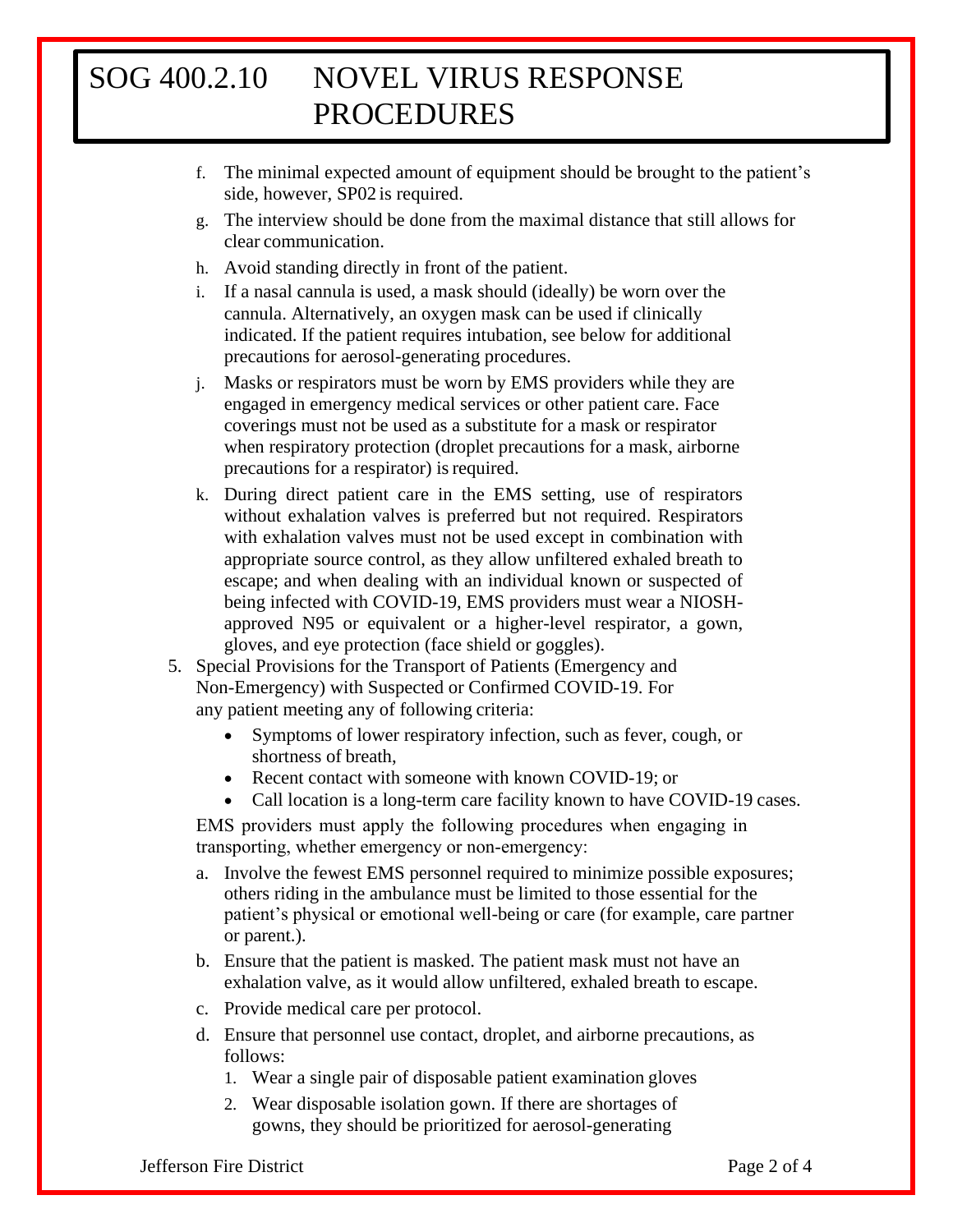# SOG 400.2.10 NOVEL VIRUS RESPONSE PROCEDURES

procedures, and care activities where splashes and sprays are anticipated.

- 3. Use respiratory protection (an N-95 or higher-level respirator). If respirator supplies have been depleted, facemasks are an acceptable alternative. Respirators should be prioritized for procedures that are likely to generate respiratory aerosols.
- 4. Wear eye protection (goggles or a disposable face shield that fully covers the front and sides ofthe face).
- e. Use caution with aerosol-generating procedures and ventilate ambulance if possible.
- f. Notify the receiving hospital (according to local protocols) of potential infection as soon as possible.
- g. Disinfect using EPA registered Disinfectants for Use Against SARS-CoV-2.
- h. Drivers, if they provide direct patient care (for example, moving patients onto stretchers), must wear the PPE listed above.
	- 1. After completing patient care and before entering an isolated driver's compartment, the driver must remove and dispose of PPE and perform hand hygiene to avoid soiling the compartment.
	- 2. If the transport vehicle does *not* have an isolated driver's compartment, the driver must remove the face shield or goggles, gown, and gloves and perform hand hygiene, but continue to wear a respirator, mask, or face covering during transport.
- i. Patients who do not meet the criteria listed above can be cared for using standard precautions, with use of transmission-based precautions determined by clinical presentation.
- 6. Decontamination after calls with patient(s) who have respiratory, flu like and/or confirmed COVID-19 symptoms:
	- a. Medic unit should be wiped down with sanitizing wipes and all surfaces sprayed with either a diluted mixture of water and Cavicide or Lysol spray. To be effective, a sanitizing spray should remain on the surface for a minimum of three (3) minutes before wiping off. While this task is being performed, medic load door will remain open until all surfaces are dry.
	- b. Face mask, gowns and gloves shall be thrown away.
	- c. Goggles may be soaked in a bleach or Cavicide solution.
- 7. Work Exclusion and Monitoring Plan Considerations Refer to Table 1 below.